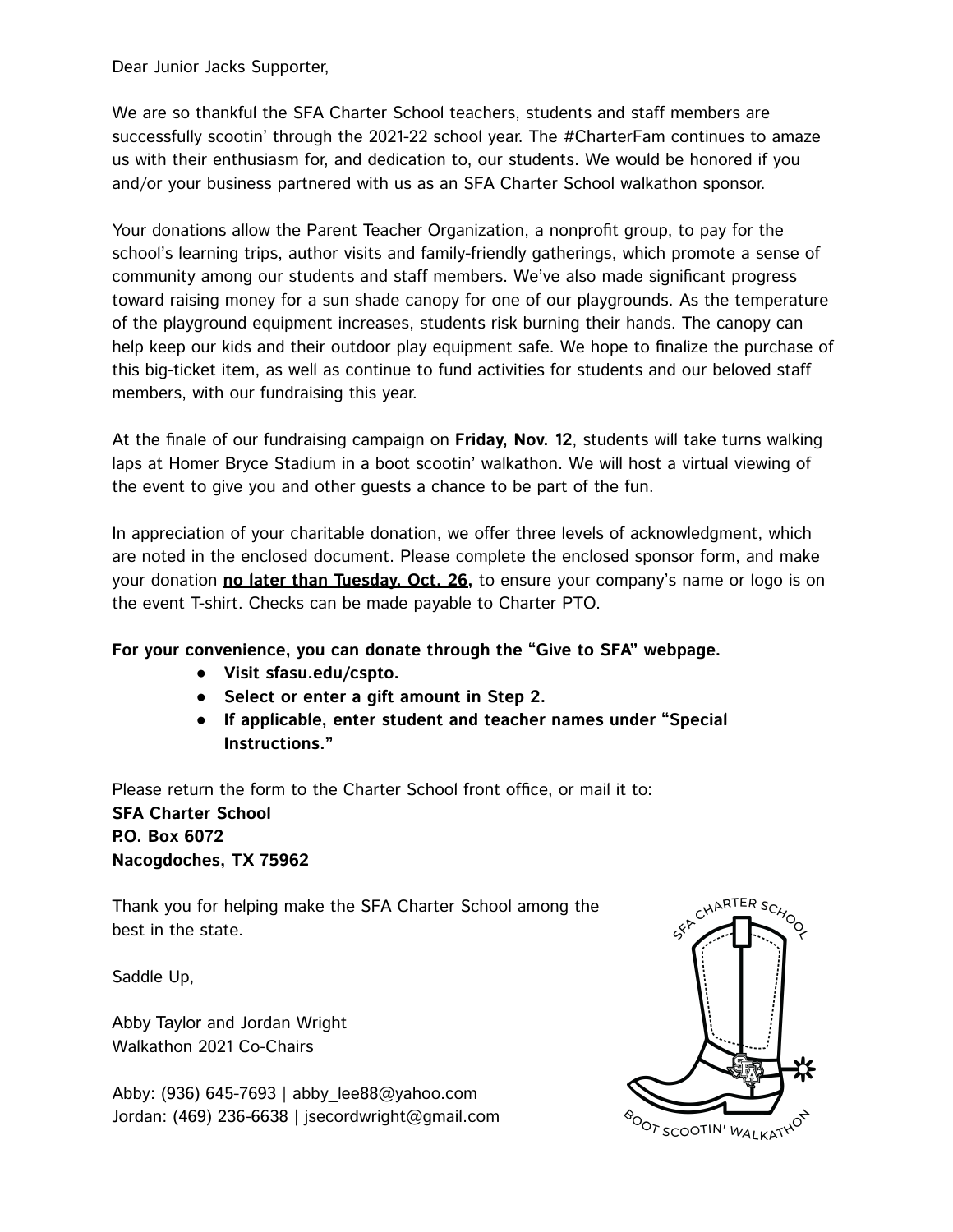

## **Walkathon 2021 Sponsor Information**

Many thanks for your support of the SFA Charter School Parent Teacher Organization!

### Platinum Jack — \$750+ donation

- $\star$  Company logo on walkathon t-shirt with priority placement
- ★ Company logo on PTO banner with priority placement
- ★ Company website link on the SFA Charter School website
- ★ Company name on the SFA Charter School electronic sign outside the school
- $\star$  Complimentary walkathon t-shirt
- ★ Recognition in The Daily Sentinel

### Gold Jack — \$500–\$749 donation

- ★ Company logo on walkathon t-shirt
- ★ Company logo on PTO banner
- ★ Recognition on the SFA Charter School website
- ★ Company name on the SFA Charter School electronic sign outside the school
- $\star$  Complimentary walkathon t-shirt
- ★ Recognition in The Daily Sentinel

### Silver Jack — \$250–\$499 donation

- ★ Company **name** (not logo) on walkathon t-shirt
- ★ Company name on PTO banner
- ★ Recognition on the SFA Charter School website
- $\star$  Complimentary walkathon t-shirt
- ★ Recognition in The Daily Sentinel

Event t-shirts are given to all 250+ Charter School students, faculty and staff members. The PTO banner is displayed throughout the 2021-22 school year in the school foyer and at PTO-sponsored events.